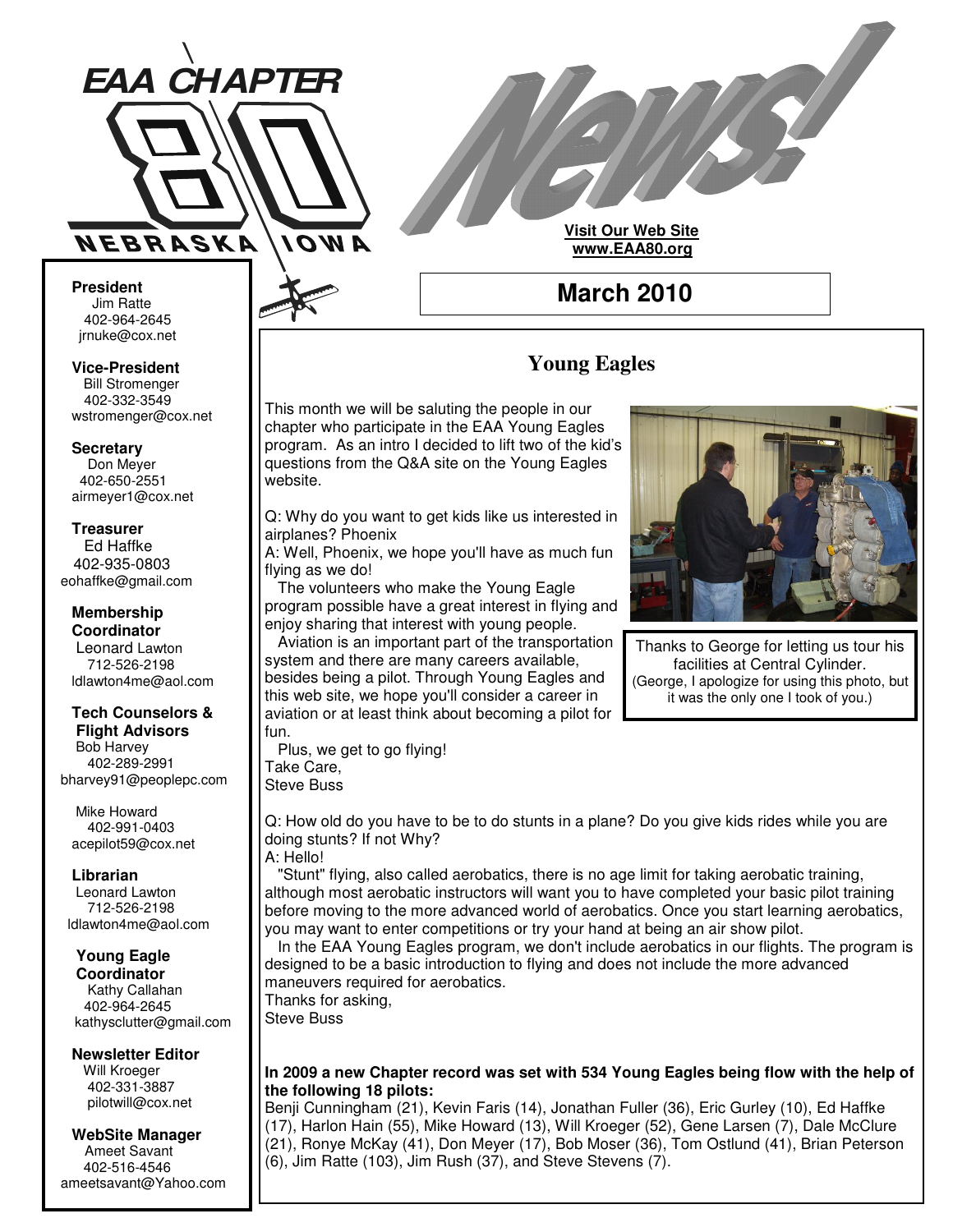**As with any aviation program, the Ground Crew plays a vital part in the success of that program. Our crew did a great job and their assistance was very much appreciated! The following people showed up to offer help and support at the 2009 rallies:**

Dick Austin, Nicole Boettger, Bruce Callahan, Kathy Callahan, Kelly Callahan, Matthew Callahan, Duane Clausen, Jim Cooper, Don Davis, Jim Duke, Sandy Faris, Paul Kanka, Will Kroeger, Joe Murphy, Tammy Ratte, J.C. Riggs, Joe Sales, Michael Stone, David Straebing, Bill Stromenger, Lester Tinnin, Craig Vinopal, and "TW" Wieduwilt. *Our apologies if anyone was overlooked!*

**Also, a big "Thank You" to Jack Jackson and his crew at Hangar One for accommodating us each month at our Young Eagle rallies.**

#### *Now at note from our leader* (in case you missed the email**)**:

Good Morning folks, a couple of items

· I am alive and well and will really be at the March Chapter Meeting; although Bill has gotten good at the meeting stuff I should probably let him continue to do it

· We are working to stand up a new Chapter web site; we will be under construction for about the next 2-3 months. The current site has been updated. I need help on a couple of areas. The first is to capture the **chapter history**; when established, by whom, key events, origin of the chapter patch, etc…the second item is an update of all the **current member projects**. If you can provide any info I would appreciate it · I'd like to work over the next 2-3 months in getting **updated pictures for the roster**. We will publish a new roster this year and also place it on line in a members only section. I haven't mentioned it to Dick Austin yet ….Dick….but be prepared to snap pictures during the next few meetings. · Our Young Eagles credits should role in soon and the Board has approved using about 50% to support **EAA Summer Camp** programs. If you know of a deserving person that would benefit with our support by attending a summer camp session, we would like to hear about them. To apply, they need to provide the Board with a letter that introduces themselves, explains their involvement with aviation and why they want to attend a camp session. How much we support each applicant will depend on the number of kids who apply. We need to see letters between now and late April. · Kathy will have YE dates out shortly and we'll look then for

spring and fall poker run dates and a date for the summer picnic. Jim

## March Meeting Time & Location

This month's meeting is Monday March 8th, 6:30PM at Hangar One at Millard Airport. The airport is still located on South 132nd Street between Q and Harrison.

## $M$ arch Program.

We will be saluting the EAA Young Eagles Program and our Chapter's participation in it. There will be a picture show, YE pilot rules review, YE testimonials, awards and cake. Kathy will go over our 2010 schedule. Although our flying is not scheduled to start until the end of April, it is time to start thinking about how you can help. Let's see if we can fly more than the 534 flown in 2009.

|         | <b>EVENTS:</b> $(B)$ - Breakfast / $(L)$ - Lunch |
|---------|--------------------------------------------------|
| 1st Sat | Chapter 1055 (B) (0800-1000)                     |
| 3rd Sat | Chapter 569 (B) (0800-1000)                      |
| Mar 7th | Chili Fly-in (1030-1330)                         |
| May 8th | 20th Annual Hawaiian Fly-In                      |

York, NE Crete, NE Harlan, IA Greenfield, IA

## **STILL HAVE A PAPER PILOT CERTIFICATE? Well, it won't be any good after March 31, 2010.**

### **EAA AIRVENTURE 2010 WELCOMES LEGENDARY BAND CHICAGO FOR OPENING DAY CONCERT**

Ford Motor Company presenting performance on AeroShell Square on Monday July 26th.

**FAA seeks pilot input** on notam system. A little over one year after local (L) notams were reclassified as distant (D) notams, the FAA wants to know how the new system is working for pilots. The agency has created an online survey to get feedback from pilots and uncover any operational issues the change might have caused. All responses will remain anonymous, and the FAA will use the results to correct any unintentional problems and share the information with AOPA. AOPA supported the reclassification of L notams because it simplified and consolidated information for pilots and alleviated some of the call burden on flight service specialists. Go to http://www.surveymonkey.com/s/629HRNH if you want to take the survey. (From AOPA Aviation eBrief)

#### **Notice To Aircraft Owners AD Notification Reminder**

As of March 1, 2010, the FAA will no longer mail paper copies of Airworthiness Directives (AD) for any products unless it is an emergency AD. You can subscribe to emailed copies of the AD's and Special Airworthiness Information Bulletins (SAIBs) by going to this website: http://rgl.faa.gov/ and clicking on "Subscribe to Ads and SAIBs" Sign up to receive information for not only your airplane model, but also for its engine and propeller. (copied from EAA Chapter 1055, York NE, March 2010 newsletter.)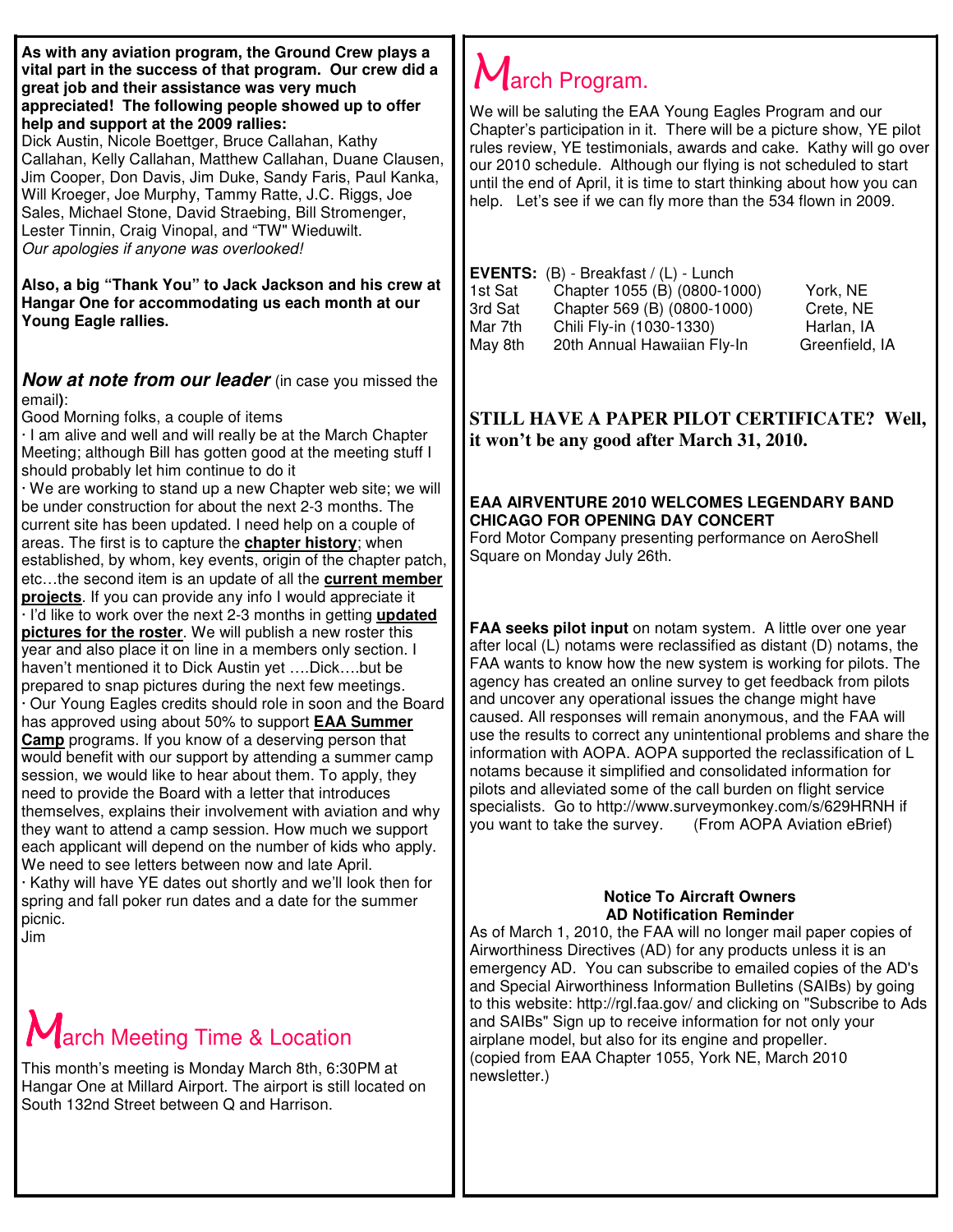#### *EAA Chapter 80* February 8, 2010 *Official Meeting Minutes*

The meeting was called to order by Vice President Bill Stromenger at 6:30 PM. Meeting was held at Central Cylinder, Omaha, NE.

- Jim Ratte, President
- Bill Stromenger, Vice President,
- Don Meyer, Secretary
- Ed Haffke, Treasurer.

#### **Treasurers Report**:

- Motion passed to accept
- **Meeting Minutes**:
	- Motion passed to accept

#### **Program:**

- Meeting was held at Central Cylinder and hosted by George and his crew. They discussed and demonstrated many engine issues that affect us all. A highlight was the Roll Royce engine that they had just completed for the P-51 (Gunfighter) based at Council Bluffs, Iowa.
- The rest of the business meeting was suspended until next month due to our visiting Central Cylinder.

#### **Young Eagles:**

• None

#### **Builder's Reports**:

- None
- **Tech Counselor / Flight Advisor:**
	- **None**

### **Fly-Out Report:**

• None

## **Old Business**

- None
- **New Business:**

## • **None**

- **Librarian Report:**
	- None
- **Membership Report:**

#### • None **Tool Report:**

- Engine hoist in Ronye McKay's hanger
- Trailer: AHQ
- Scales: TW
- Jacks: Ron Wood
- Brake Bleeding Set: Ron Wood
- Grills: At AHQ

### **Web Site:**

• www.eaa80.org Meeting adjourned. Don Meyer Secretary

Doug Humble is looking for someone **who has a slip roll**? He has some pieces of .020 alum. sheeting that he needs to put a radius in for constructing his CX4. If you can help, please contact him either by email HawkiDoug@cox.net or phone 402-250-9075.

Call Ron Wood if you **need a plane to fly** or are looking for a less expensive way to fly. He is selling his Cessna 150 for \$17,000. Contact him at 402-333-7160 or rwood90641@aol.com

Larry Geiger has bought a **dynamic balancing unit** and is willing to help members (for a reasonable fee) to dynamically balance their experimental aircraft. If interested give him a call at 402-430-6977.

For sale **1/4 ownership in a 1956 Cessna 172** four seat plane. Aircraft is hangared at Millard-(MLE). Aircraft has an STC for autogas. Share cost is \$7500.00, hourly rate is \$25.00 dry. Hangar rent (\$150.00 a mo.) and insurance (\$750.00 approx.yr.) are shared between 3 owners (for now). An ideal trainer/first aircraft or time builder. If interested, call Ken Bahr at 402-559-0133

For sale a 3hp sears **air compressor** for \$150. 240 volt. and a small glass bead **cabinet for cleaning** metal parts or aircraft spark plugs.\$50. Call Tom Wieduwilt at 734-6580 or tewied@cox.net.